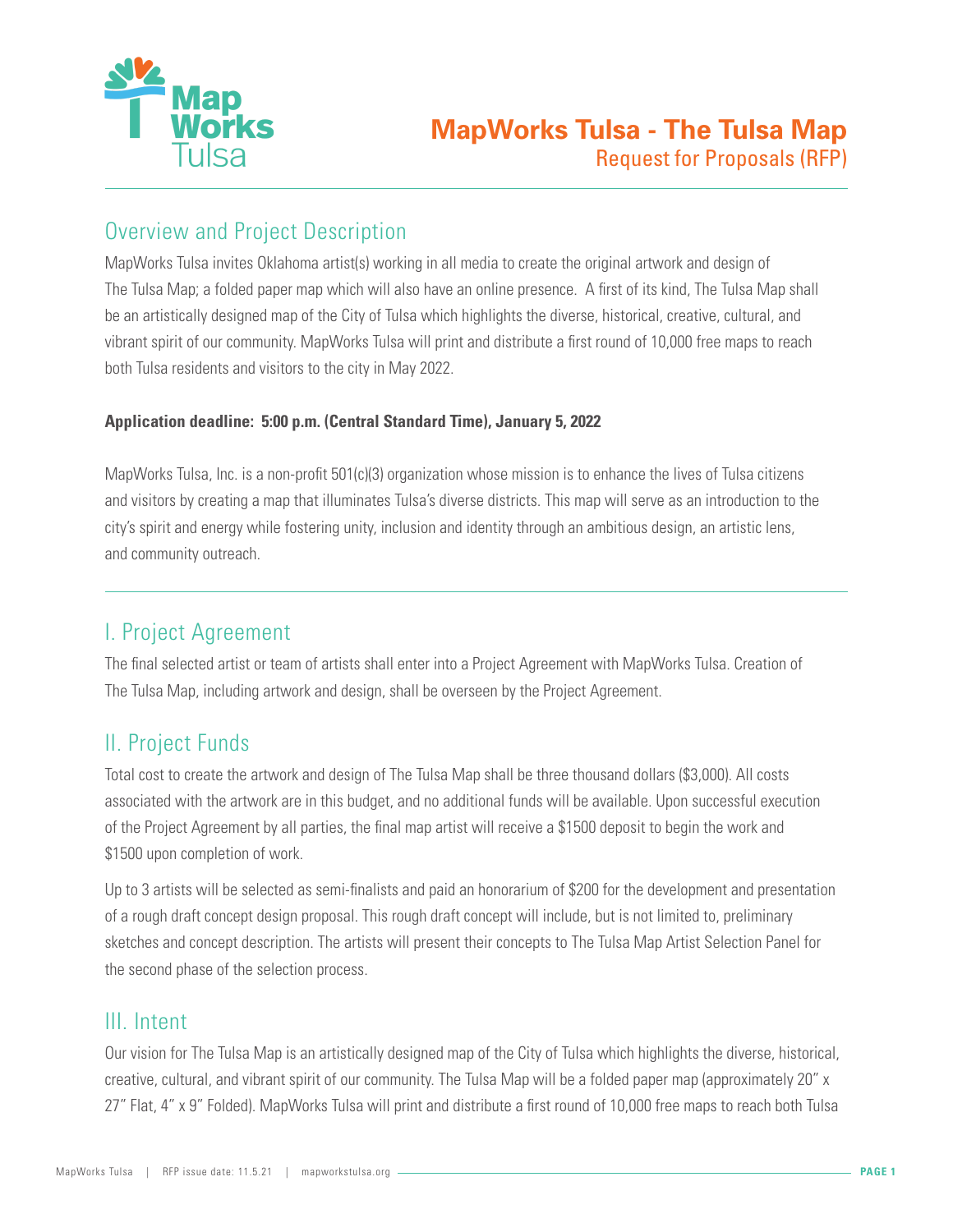residents and visitors to the city in May 2022. The map will also translate into an interactive piece on a publicly hosted website for users to access and utilize. Changes to The Tulsa Map will be updated every two years by a newly selected regional artist(s).

We are not envisioning a map in the traditional sense. In an age where all of us have navigation tools readily available, we believe a map can be something more! Rather than serving as a GPS, this map is designed to spark conversation and inspire citizens and visitors to experience Tulsa's vibrant personality and cultural diversity by highlighting our local businesses, districts, and rich history.

We are seeking artists of all backgrounds, styles and ideas of how you would create a visual map of our city. All techniques are welcomed and encouraged, whether traditional, digital, or experimental.

### *The selected final artist(s) will include the following elements in The Tulsa Map:*

- a. The front side of the map, when unfolded, will be a unique art rendition of the City of Tulsa.
- b. The backside of the map will display districts and area details with featured local businesses, venues, historical landmarks, notable architecture, and green spaces.
- c. The front cover fold will be approved artwork developed by the artist, art director and the cover sponsor of The Tulsa Map. In the case of no cover sponsor, the cover art will be agreed upon between the art director and artist(s).
- d. While the map can and should be a reimagined/creative/unique map of Tulsa, there will be standard wayfinding elements that are necessary to include such as, a key or legend, a compass, a list of specific districts and notable areas, and Indigenous land notations. There will be additional required elements such as sponsor names, logos, and MapWorks Tulsa branding elements.

The Art Director of The Tulsa Map will schedule check-ins with the final selected artist(s) throughout the creation process of the map, and will give the artist(s) a list of required districts, businesses, venues, landmarks, and parks, and information to be featured on The Tulsa Map. The Art Director is also available to aid in any typography, layout + design, and print production work, if needed. The check-in schedule will be agreed upon between the Art Director and the artist(s) prior to the start of the project.

### *The art rendering for The Tulsa Map should:*

- a. Demonstrate artistic excellence and originality.
- b. Provide excitement and interest for Tulsa as a whole.
- c. Celebrate Tulsa's identity and rich heritage.
- d. Reflect MapWorks Tulsa's desire to create a map that illuminates Tulsa's diverse districts and serves as an introduction to the city's spirit and energy while fostering unity, inclusion and identity.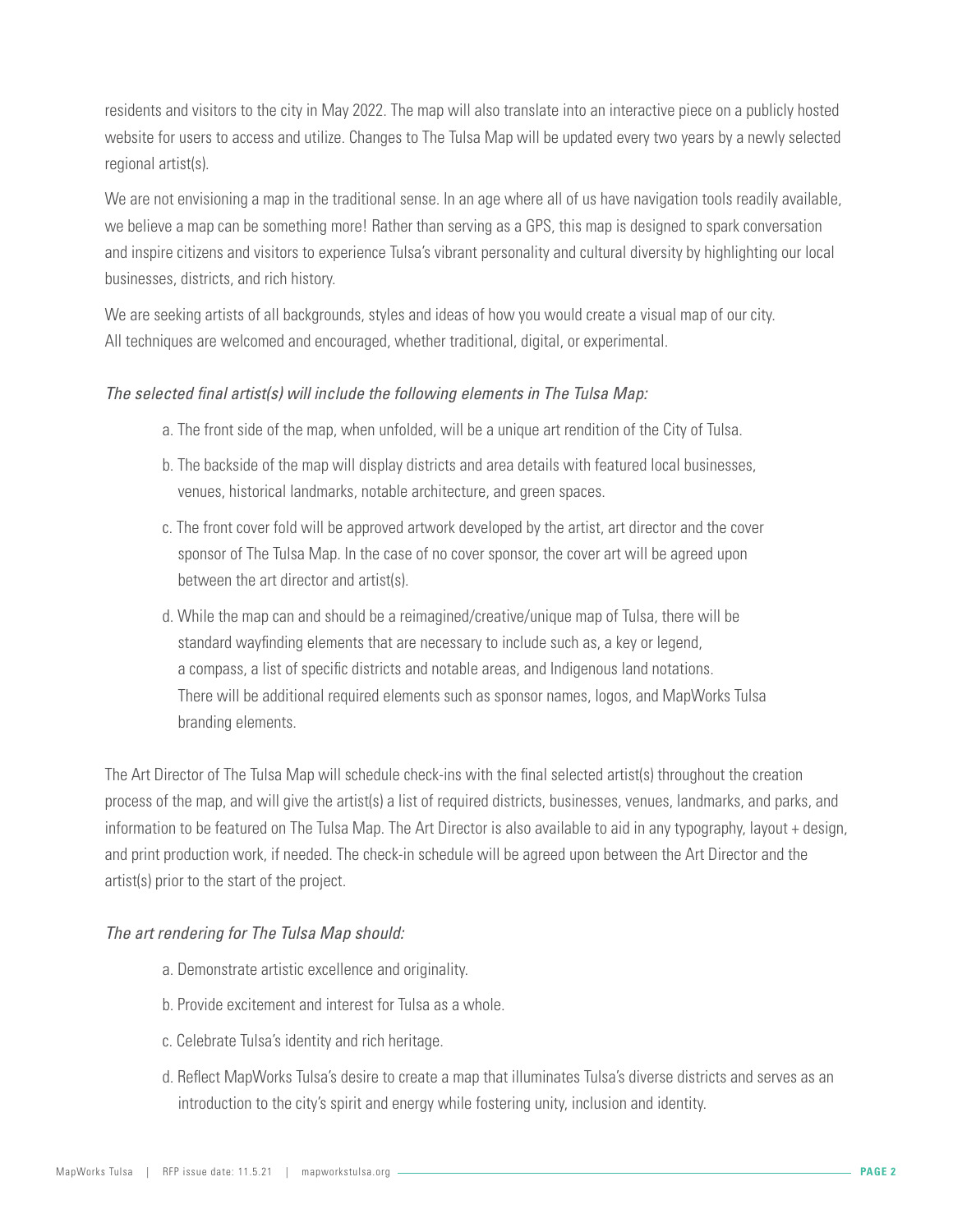# IV. Requirements & Eligibility

This opportunity is open to all artists residing in Oklahoma regardless of age, race, class, national origin, creed, gender, gender expression, religious affiliation, and physical ability. MapWorks Tulsa encourages artistic diversity.

The artist(s) shall be available in the months of March - May 2022, work with the art director on a needed basis, complete the project, and be present for The Tulsa Map launch date in May. The artist(s) shall see the project through final print production and any press needs shortly thereafter. MapWorks Tulsa will cover all costs for print production.

# V. Submission Requirements

Artists will complete an application through the MapWorks Tulsa webpage https://mapworkstulsa.org/artist-call/ and provide support materials specified below. Please be sure to allow adequate time to submit your application as technical difficulties may occur. Only submissions containing all required application materials will be reviewed. Applications that are mailed, faxed, or hand-delivered will not be considered.

### **Submit your completed application to: RFP\_tulsamap@mapworkstulsa.org**

#### *Application materials include:*

### **1. Statement of Intent**

- · A statement of intent, no more than 300 words, will include a summary of artistic focus and professional career, especially as your background relates to this project.
- · A brief description of the concept to be proposed, no more than 300 words, should the applicant be selected. At the time of application, artists are not required to submit map design concepts for review, but it is encouraged for a better understanding of the artist's vision.

### **2. Resume/CV**

- · If applying as a team, please include the team/studio resume. If a team/studio resume is not available, please combine the individual resumes of each team member into one document.
- · Five images of relevant previous work, per member of a team with a maximum of fifteen images, if a team.
- · Files can be up to 5mb. Images should be at least 72 dpi. No larger than 300 dpi
- · Please number images 1-5, etc., in the file name using this system, #LastName, FirstName.jpg

#### **3. Image descriptions**

- · Please include title, medium, dimensions, and year for each artwork. You may also include a brief statement about each work (2 sentence maximum).
- · Number your descriptions, corresponding to the file names.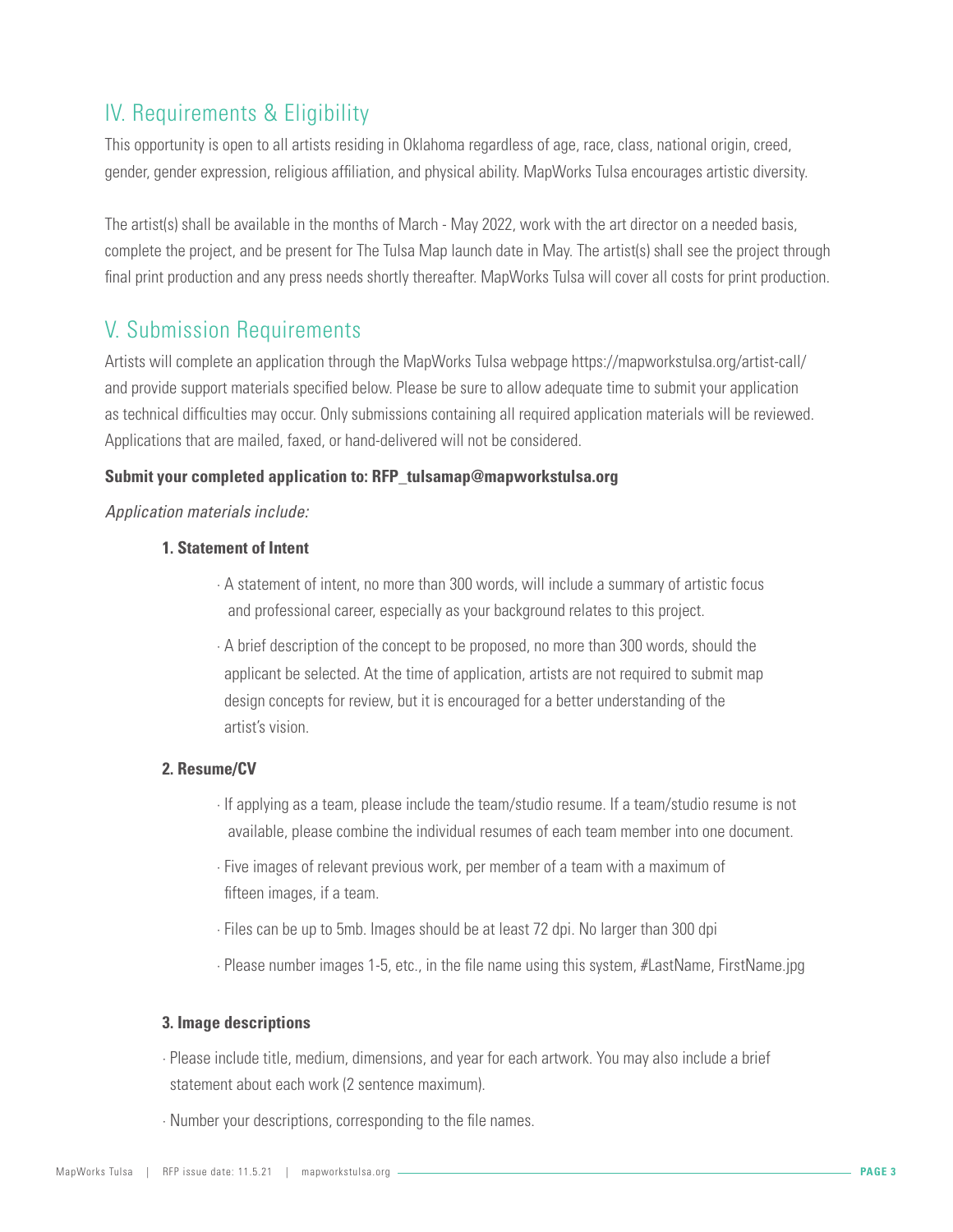# VI. Submit

Submit all the above as attachments in ONE email to RFP\_tulsamap@mapworkstulsa.org

# VII. Selection Process | Criteria

### **PHASE ONE:**

RFP applications will be reviewed by MapWorks Tulsa's Art Director, along with The Tulsa Map Committee, to identify the short list of qualified artists to be considered for the project based on the following criteria:

- 1. Artistic excellence as evidenced by representations of past work and other supporting materials.
- 2. Appropriateness of artwork to the vision and goals of the project, as evidenced by representations of past work and other supporting materials.
- 3. Shows relevant professional artistic experience, understanding and ability to undertake the design, creation, and requirements of this project.

### **PHASE TWO:**

A list of qualified artists will be presented to The Artist Selection Panel composed of professional artists, art educators, community representatives, a MapWorks Tulsa board member, and the Art Director of The Tulsa Map. The selection panel will interview the short list of qualified artists via zoom.

### *The following Selection Criteria will be used to review the short list of qualified artists:*

- 1. Describes the design approach and artistic merit originality, creativity, innovation, aesthetic, conceptual and technical quality represented.
- 2. Demonstrates a record of timely completion of projects experience and ability in meeting deadlines and in working cooperatively with others.
- 3. Available to participate in the design, approval, and implementation of the project as required in the months of March - May 2022 to complete the project, work with the art director on a needed basis, be present for The Tulsa Map launch event in May, and available for any press interviews shortly after production and dissemination.

### **PHASE THREE:**

The Artist Selection Panel will identify up to three semi-finalists who will be invited to present a rough sketch and description of the design concept proposal in 2 weeks following the close of the application process. Each semi-finalist will be paid an honorarium of \$200 for the development and in-person presentation of a conceptual design proposal.

### **PHASE FOUR:**

Within the week following the presentations by the semi- finalists, the Artist Selection Panel will decide on the artist to create and design The Tulsa Map. The artist will be notified. The final map artist will receive a \$1500 deposit to begin the work and \$1500 upon completion of work.